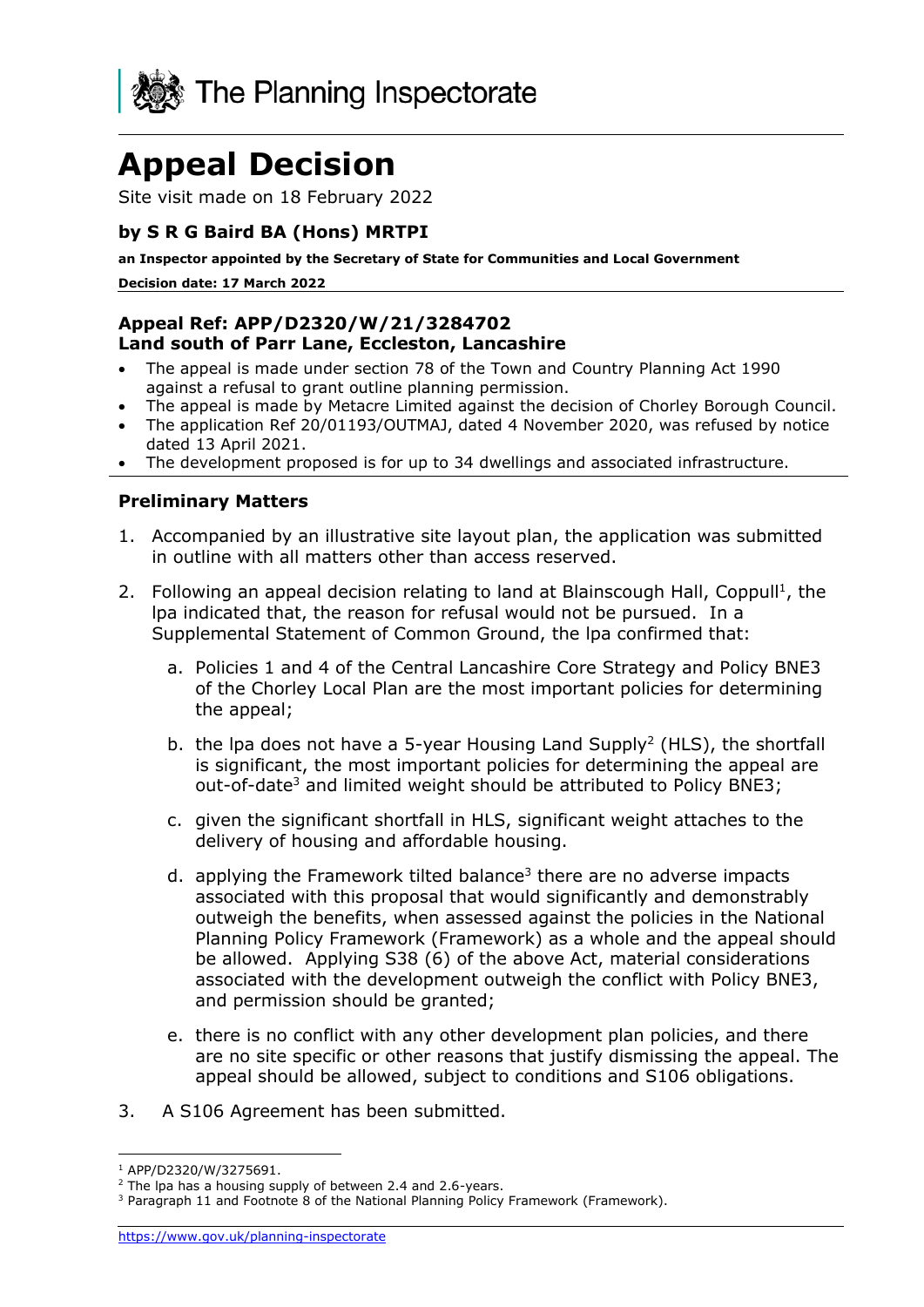# **Decision**

4. The appeal is allowed, and outline planning permission is granted for up to 34 dwellings and associated infrastructure on land south of Parr Lane, Eccleston, Lancashire in accordance with the terms of the application, Ref 20/01193/OUTMAJ, dated 4 November 2020, and the plans submitted with it, subject to the conditions contained in the attached Schedule of Conditions.

#### **Main Issue**

5. Whether having regard to the Supplemental Statement of Common Ground, there are material considerations that would justify dismissing the appeal.

## **Reasons**

- 6. The development plan comprises, the Central Lancashire Adopted Core Strategy (CS) and the Chorley Local Plan 2012-2026 (LP). CS Policy 1 identifies Eccleston as a Rural Local Service Centre, where limited growth and investment will be encouraged to help meet housing and employment needs and to support the provision of services to the wider area. LP Policy BNE3.8 shows the appeal site forming part of a larger area of land safeguarded for future development needs beyond the plan period.
- 7. The site and surrounding land are located within Flood Zone 1, an area at the lowest risk of flooding. The Local Lead Flood Authority<sup>4</sup> has no objection to the development subject to conditions. These include the submission of a detailed surface water sustainable drainage strategy to ensure that surface water would be drained on a separate system and to mitigate the potential for flooding.
- 8. Whilst United Utilities who are responsible for foul water drainage has no objection subject to a condition that foul and surface water are drained separately, residents highlight deficiencies in the existing foul water system serving the estate to the west. Whilst I understand the concerns, this is a technical matter, which would be appropriately dealt with by way of a condition. The lpa has suggested a detailed condition requiring details to be approved before the commencement of construction. This should enable the lpa to ensure that foul water drainage from the development does not exacerbate existing problems. Accordingly, the proposal would not conflict with CS Policy 29.
- 9. The main vehicular access to the site would be from Sandringham Road to the west with 3 dwellings served by an access from Parr Lane. Paragraph 111 of the Framework indicates that development should only be prevented or refused on highways grounds if there would be an unacceptable impact on highway safety, or the residual cumulative impacts on the road network would be severe.
- 10. The application was accompanied by a Transport Statement (TA) which estimates that the development would generate 17, 2-way vehicle movements in each of the AM and PM peaks. The Highway Authority<sup>4</sup> has assessed the TA and concludes that subject to mitigation, the increased flows would not adversely affect the operation of the surrounding highway network. The

<sup>4</sup> Lancashire County Council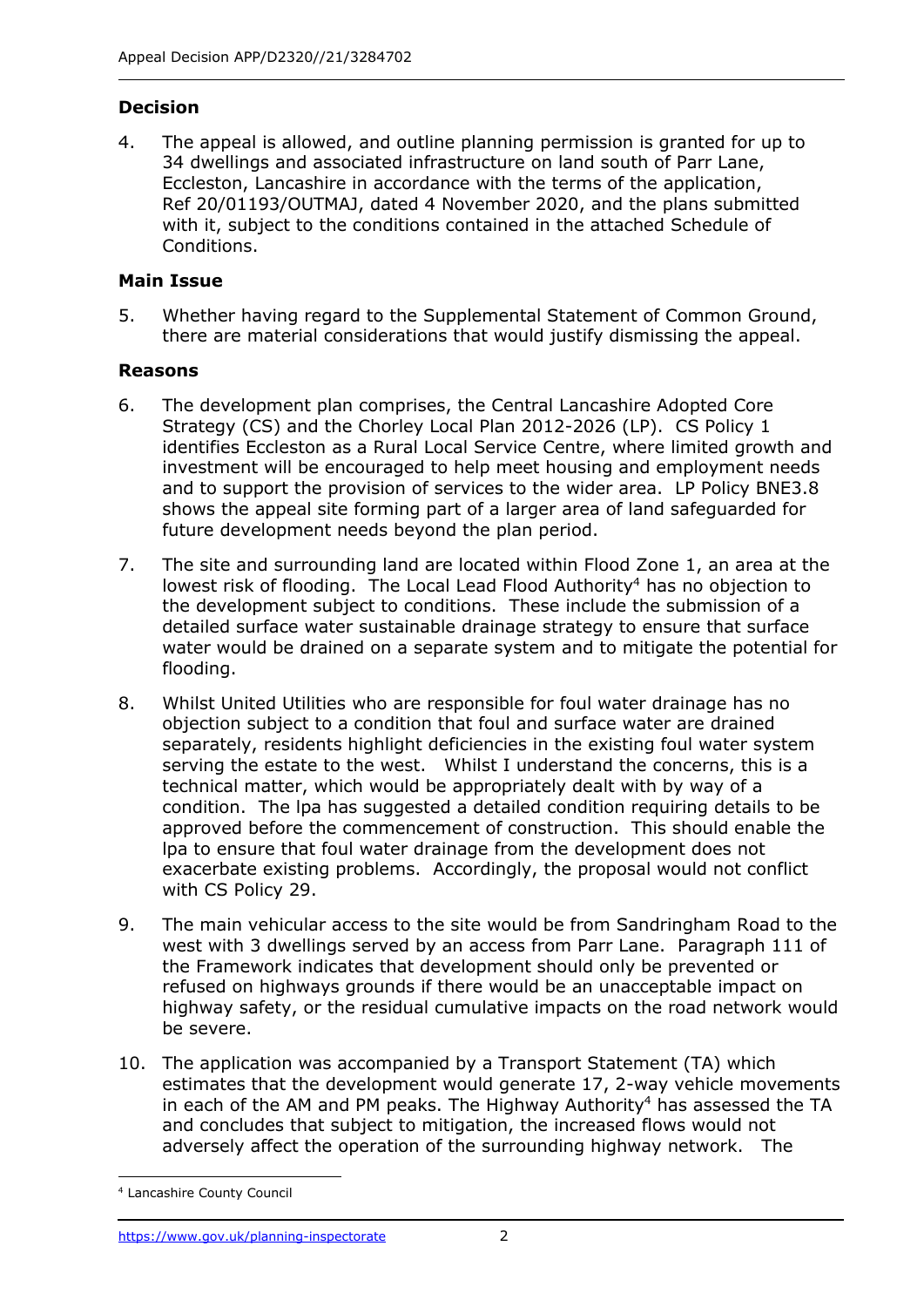mitigation measures suggested include improvements to bus stops at The Green/The Fields, and The Green/Doctors Lane; a 2m footway across the front of the site on Parr Lane; and a financial contribution to cycle route improvements. These off site works would be the subject of an appropriate condition. Whilst I note the residents' concerns that the development would increase flows on the network, particularly Sandringham Avenues, the increases would be minimal, and any impact would not be severe. The proposal would not conflict with LP Policy BNE1.

- 11. The application was accompanied by an Extended Phase 1 Habitat Survey and Baseline Ecological Impact Assessment and an Arboricultural Impact Assessment. The site is limited ecological value and trees to be removed are of low quality. The proposal was assessed for the lpa by the Greater Manchester Ecology Unit (GMEU), who, subject to the imposition of a condition relating biodiversity enhancement, have no objection. The proposal would not conflict with LP Policy BNE9.
- 12. The application is in outline and a layout to ensure there was no adverse effect on existing residents could be achieved. Potential disturbance during construction would be short lived and mitigated by a construction management plan. The proposal would not conflict with LP Policy BNE1.

## **Conclusions**

- 13. Framework paragraph 11d indicates that where the most important policies for the determination of a proposal are out-of-date, (which includes applications for housing, where the lpa cannot show a 5-year HLS), permission should be granted unless the adverse impacts of doing so would significantly and demonstrably outweigh the befits when assessed against the Framework taken as a whole; the tilted balance.
- 14. The most important policies for determining this appeal are CS Policies 1 and 4 and LP Policy BNE3. Whilst the proposal would be consistent with CS Policy 1, it would conflict with LP Policy BNE3, safeguarding land for future development. The lpa accepts that it cannot show a 5-year HLS and as such CS Policy 4 and LP Policy BNE3 are out-of-date. Taking the development plan as a whole, the most important policies for determining this appeal are out-ofdate and the tilted balance applies.
- 15. The proposal would provide for up to 34 dwellings of which 35%, would be affordable homes (CS Policy 7). Given the absence of a 5-year HLS, the proposal would make, albeit a modest one, a material contribution to meeting local housing needs. As a benefit this attracts significant weight. The development would secure economic benefits through construction investment and the contribution future occupants would make to the local economy. These benefits attract moderate weight. The site has limited biodiversity value and the development has the potential to provide biodiversity net gain. This is a benefit of limited weight. Given my assessment above, the harm arising from the conflict with LP Policy BNE3 is significantly and demonstrably outweighed by the benefits when assessed against the policies of the Framework as a whole.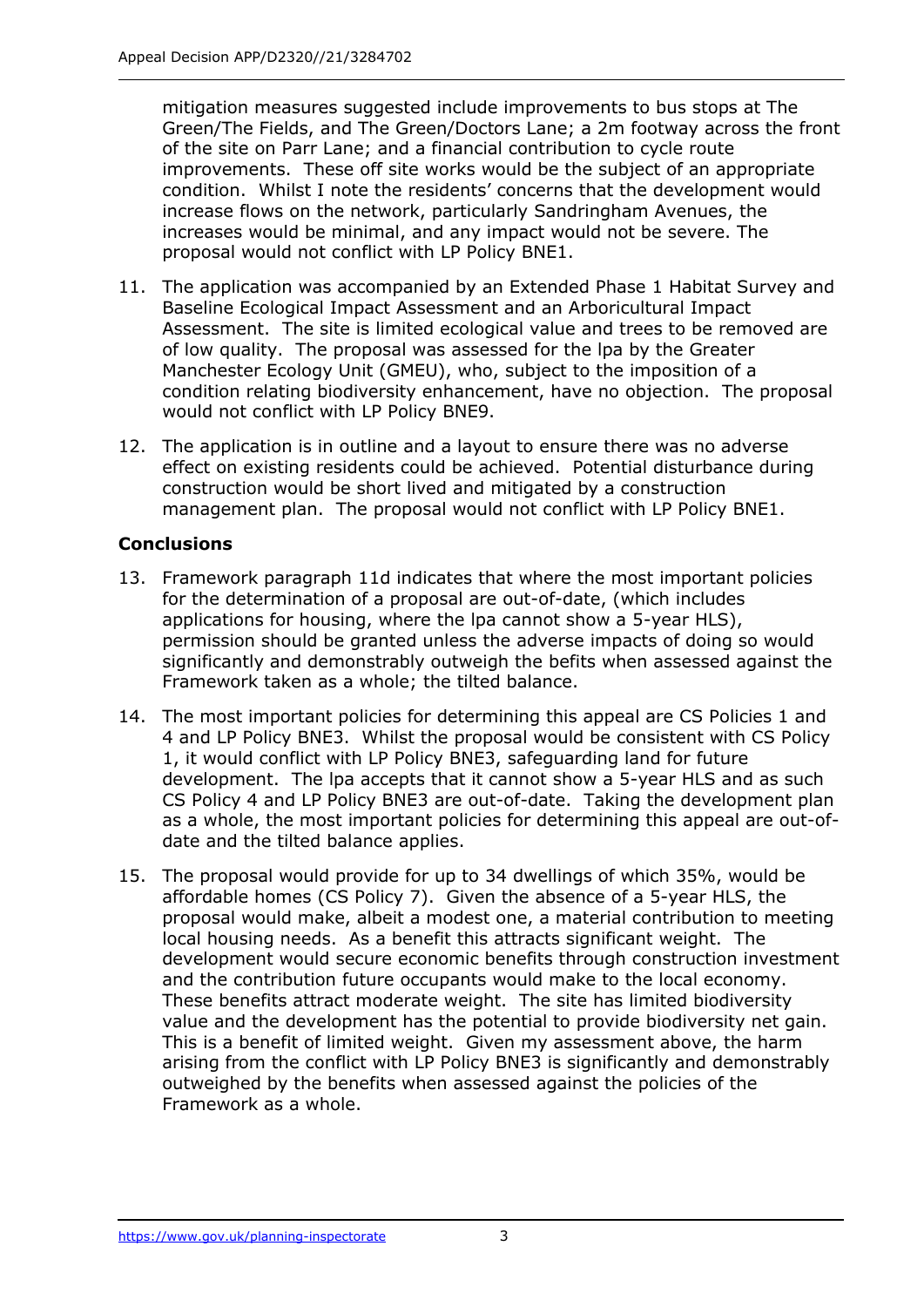## **Conditions and S106 Agreement**

- 16. In the interests of certainty, a condition 4 listing the approved plans is imposed. Conditions 5 is necessary and reasonable to ensure the provision and retention of amenity greenspace in accordance with the development plan. Conditions 6, 7, 8, 9, are necessary and reasonable in the interests of maintaining and enhancing diversity. Conditions 10, 11 and 12 are necessary and reasonable in the interests of the appearance of the development and character of the area. Conditions 13, 14, 15, 16 and 17 are necessary and reasonable in the interests of preventing flooding and securing foul and surface water drainage. Conditions 18, 19, 20 and 21 are reasonable and necessary in the interests of contributing to sustainable development. In the interest of amenity and highway safety, Condition 22 is reasonable and necessary. In the interests of protecting neighbours' living conditions, Conditions 23 and 24 are reasonable and necessary. Condition 25 is reasonable and necessary to provide for training and employment opportunities and to accord with CS Policy 15. Where necessary in the interests of precision and enforceability, I have amended the suggested conditions.
- 17. The completed S106 Agreement provides financial contributions for amenity greenspace maintenance if required, the improvement of playing pitches (Buckshaw Village, Holy Cross High School and Parklands High School pitches), and natural/semi-natural greenspace (rear of Larkfield), and the provision of affordable housing and on-site open space. These obligations have been costed and detailed and are necessary to make the development acceptable in planning terms, are directly related to the development and are fairly and reasonably related in scale and kind to the development proposed. The Agreement meets the tests set out in the Framework and Regulation 122 of the Community Infrastructure Levy Regulations 2010 (CIL) and I have taken them into account in my decision.
- 18. The HA sought a financial contribution towards increasing the extension of a cycle route. However, the request is not costed nor detailed. The cycle link is identified as strategic infrastructure in the 2021 Infrastructure Funding Statement and as such is to be funded through the CIL. Accordingly, the request fails to meet the Framework and Regulation 122 tests.

#### **Overall Conclusion**

19. For the above reasons and having taken all other matters into considerations this appeal is allowed.

*George Baird*

Inspector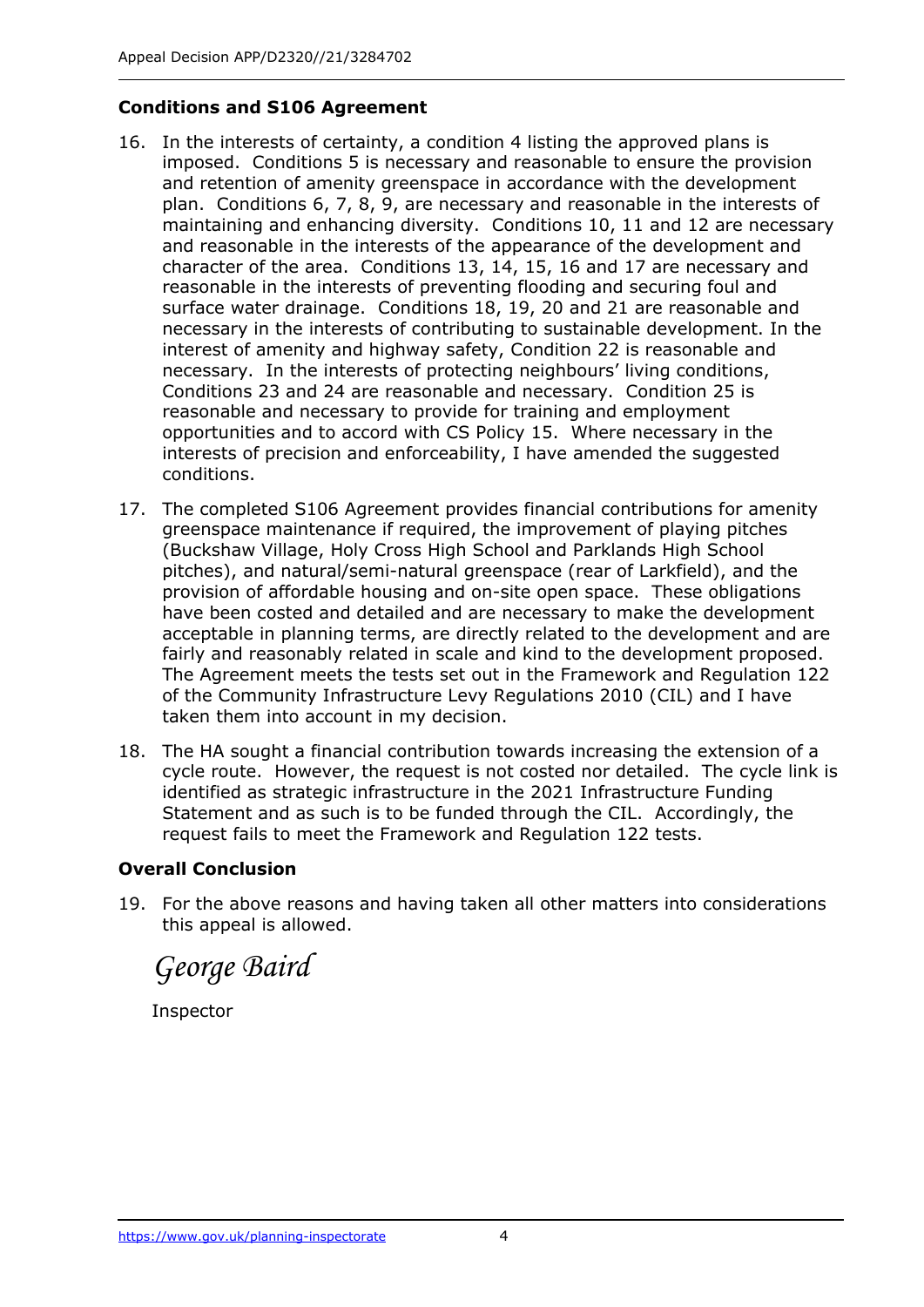# **SCHEDULE OF CONDITIONS**

- 1) Details of the appearance, landscaping, layout, and scale, (hereinafter called "the reserved matters") shall be submitted to and approved in writing by the local planning authority before any development takes place and the development shall be carried out as approved.
- 2) Application for approval of the reserved matters shall be made to the local planning authority not later than 3 years from the date of this permission.
- 3) The development hereby permitted shall take place not later than 2 years from the date of approval of the last of the reserved matters to be approved.
- 4) The development hereby permitted shall be only carried out in accordance with the following approved plans 16/064/L01 REV A titled Location Plan (received by the local planning authority on 6 November 2020).
- 5) The first reserved matters application shall provide full details of the position and layout of the public open space (amenity greenspace), including a timetable for its provision. Thereafter, the provision of the public open space shall be carried out in accordance with the approved details and permanently retained as such thereafter.
- 6. An Arboricultural Method Statement and Tree Protection Measures shall be submitted as part of the first Reserved Matters application.
- 7) No works to trees or shrubs shall occur between the 1 March and 31 August in any year unless a detailed bird nest survey by a suitably experienced ecologist has been carried out immediately prior to clearance and written confirmation provided that no active bird nests are present.
- 8) As part of any reserved matters application of the development, a detailed landscaping scheme shall be submitted to and approved in writing by the local planning authority. This shall include:
	- i) details of those existing trees and hedgerows to be retained or removed, and the provision of any compensatory planting should any trees or hedgerows be identified for removal;
	- ii) retained landscape and habitat features and proposals for restoration (hedges and trees);
	- iii) planting plans;
	- iv) written specifications (including cultivation and other operations associated with plant and grass establishment);
	- v) schedules of plants, noting species, planting sizes and proposed numbers/densities where appropriate;
	- vi) provision for nature conservation;
	- vii) implementation timetables.
- 8. All planting, seeding or turfing comprised in the approved details of landscaping shall be carried out in the first planting and seeding seasons following the occupation of any dwellings or in accordance with an agreed timetable. Any trees or plants which, within a period of 5 years from the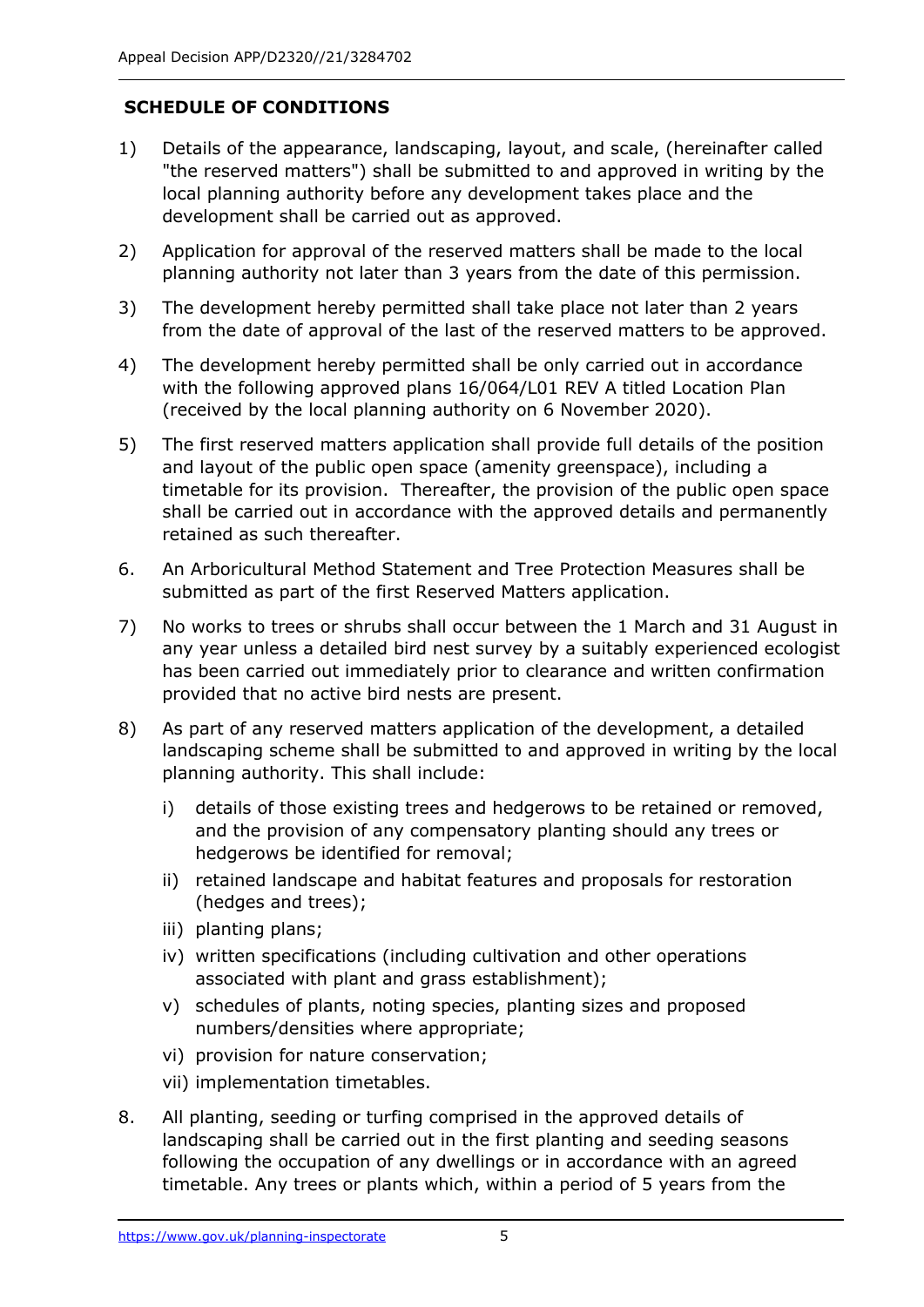completion of the development, die, are removed, or become seriously damaged or diseased, shall be replaced in the next planting season with others of a similar size and species.

- 9) Prior to the commencement of the development or as part of first Reserved Matters, full details of the existing and proposed ground levels and proposed dwelling finished floor levels (all relative to ground levels adjoining the site) to be submitted to and approved in writing by the local planning authority. The development shall be carried out in accordance with the approved details.
- 10) With any reserved matters application or prior to excavation of the foundations for any dwellings, full details of all external facing and roofing materials shall be submitted to and approved in writing by the local planning authority. All works shall be undertaken in accordance with the approved details.
- 11) With any reserved matters application or prior to the laying of any hard landscaping (ground surfacing materials) full details of their colour, form and texture for that phase shall be submitted to and approved in writing by the local planning authority. The development shall be undertaken in accordance with the approved details and shall be completed in all respects before occupation of the final dwelling.
- 12) With any reserved matters application or prior to the construction of any part of any dwelling above ground level, full details of the alignment, height and appearance of all fences, walls and gates to be erected on the site (notwithstanding any such details shown on previously approved plans) shall be submitted to and approved in writing by the local planning authority. No dwelling shall be occupied until all fences, walls and gates shown on the approved details to bound its plot have been erected in conformity with the approved details. Other boundary treatments shown in the approved details shall be erected in conformity with the approved details prior to occupation of the final dwelling of the development.
- 13) The development hereby permitted shall be carried out only in accordance with the principles set out within the Flood Risk Assessment and Drainage Strategy (October 2020, Reford Consulting Engineers Limited). No surface water will be permitted to drain directly or indirectly into the public sewer. Any variation to the discharge of foul shall first be agreed in writing by the local planning authority prior to the commencement of the development. The measures set out in the Drainage Strategy shall be fully implemented prior to first occupation of any dwelling.
- 14) Notwithstanding any indication on the approved plans, no development approved by this permission shall commence until a scheme for the disposal of foul waters has been submitted to and approved in writing by the local planning authority. For the avoidance of doubt, surface water must drain separate from the foul drainage. The development shall be completed, maintained and managed in accordance with the approved details.
- 15) No development shall commence until a detailed Surface Water Sustainable Drainage Strategy for the site has been submitted to, and approved in writing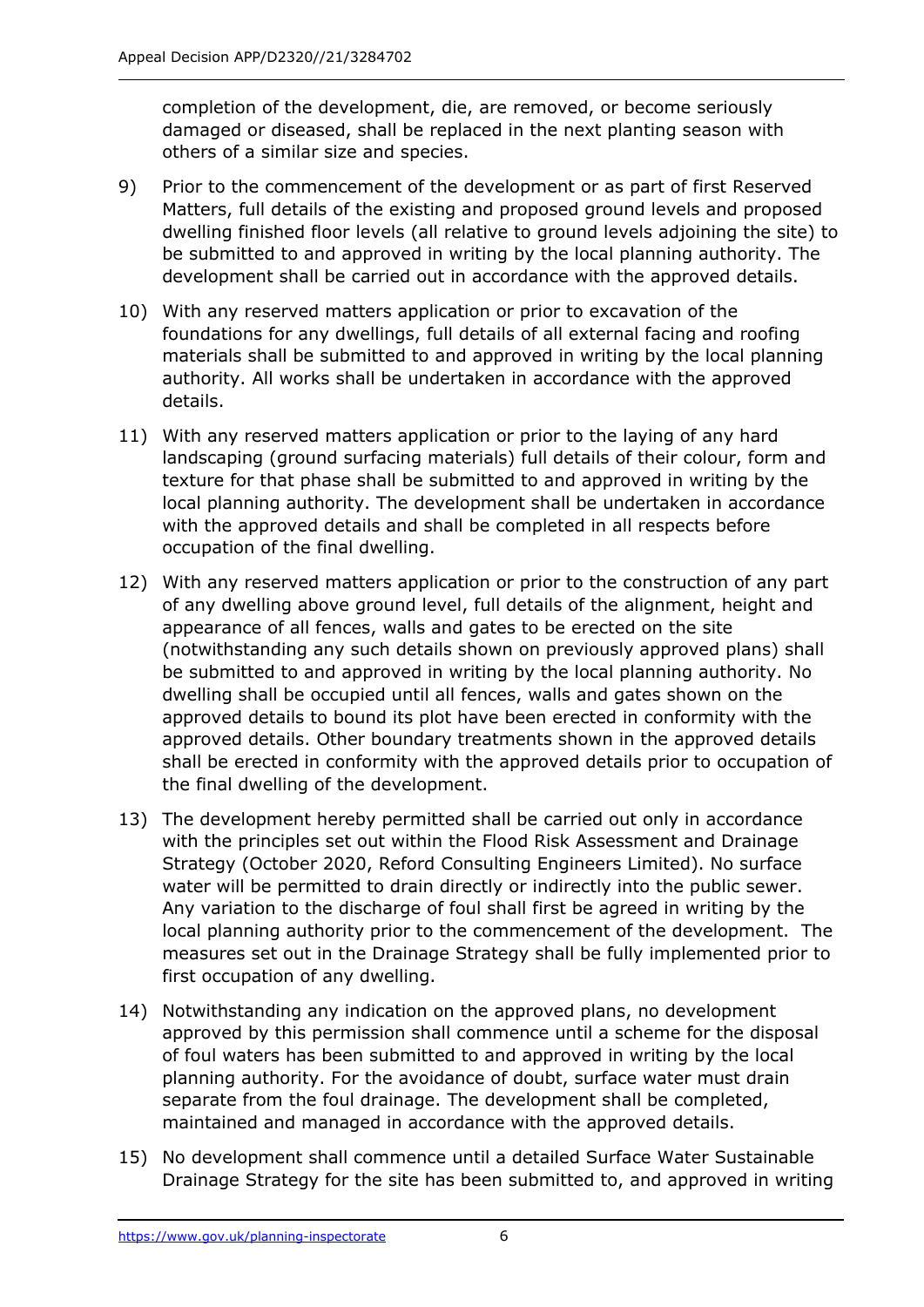by, the local planning authority. The Strategy shall be based upon the sitespecific flood risk assessment submitted and sustainable drainage principles and requirements set out in the National Planning Policy Framework, Planning Practice Guidance and Defra Technical Standards for Sustainable Drainage Systems. Those details shall include, as a minimum:

- a) sustainable drainage calculations for peak flow control and volume control (1 in 1, 1 in 30 and 1 in 100 + 40% climate change), with allowance for urban creep;
- b) final sustainable drainage plans appropriately labelled to include, as a minimum:
	- i. a plan identifying area contributing to the drainage network, including surface water flows from outside the curtilage as necessary;
	- ii. sustainable drainage system layout showing all pipe and structure references, dimensions, design levels;
	- iii. details of all sustainable drainage components, including landscape drawings showing topography and slope gradient as appropriate;
	- iv. flood water exceedance routes in accordance with Defra Technical Standards for Sustainable Drainage Systems;
	- v. finished Floor Levels (FFL) in AOD with adjacent ground levels for all sides of each plot to confirm minimum 150mm+ difference for FFL.
- c) measures taken to manage the quality of the surface water runoff to prevent pollution, protects groundwater and surface waters, and delivers suitably clean water to sustainable drainage components;
- d) evidence of an assessment of the site conditions to include site investigation and test results to confirm infiltrations rates and groundwater levels in accordance with industry guidance;
- e) an Operation and Maintenance Plan setting out details of the long-term management and maintenance of the sustainable drainage system;
- f) A timetable for the provision of the sustainable drainage system;

Development shall be carried out in accordance with the approved Strategy.

- 16) No development shall commence until details of how surface water and pollution prevention will be managed during construction have been submitted to and approved in writing by the local planning authority. Those details shall include for each phase, as a minimum:
	- a) measures taken to ensure surface water flows are retained on-site during construction phase(s) and, if surface water flows are to be discharged, they are done so at a restricted rate to be approved in writing by the local planning authority;
	- b) measures taken to prevent siltation and pollutants from the site into any receiving groundwater and/or surface waters, including watercourses, with reference to published guidance.

The development shall be constructed in accordance with the approved details.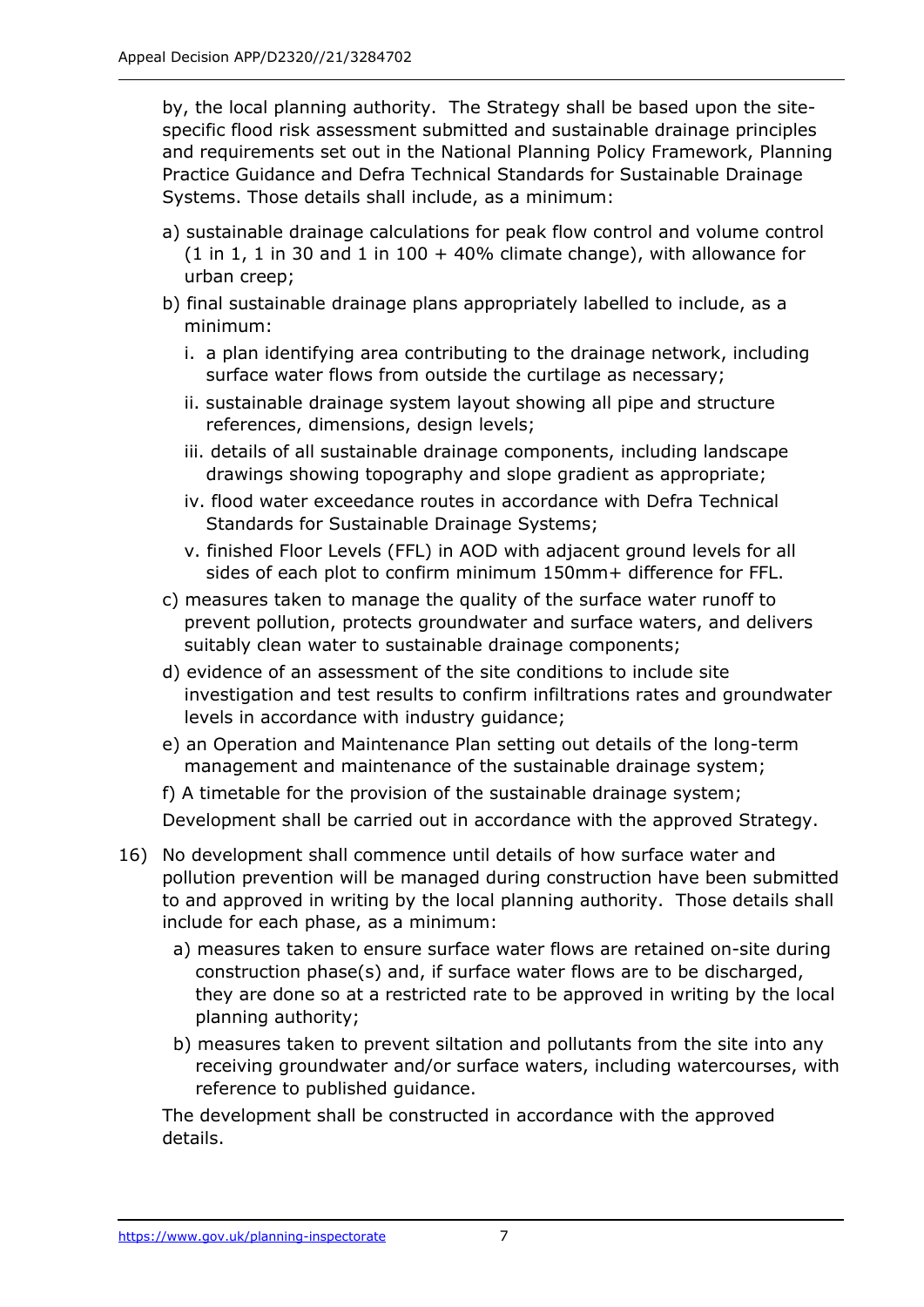- 17) No dwelling hereby permitted shall be occupied until a Verification Report, pertaining to the surface water drainage system prepared by a suitably competent person, has been submitted to and approved in writing by the local planning authority. The Verification Report must demonstrate that the sustainable drainage system has been constructed as per the approved scheme (or detail any minor variations), and contain information and evidence (including photographs) of details and locations (including national grid reference) of inlets, outlets and control structures; landscape plans; full as built drawings; information pertinent to the installation of those items identified on the critical drainage assets drawing; and, the submission of an final 'operation and maintenance manual' for the sustainable drainage scheme as constructed. Thereafter the drainage system shall be retained, managed, and maintained in accordance with the approved details.
- 18) All the dwellings hereby approved shall achieve a minimum Dwelling Emission Rate of 19% above 2013 Building Regulations. No dwelling shall be occupied until a SAP assessment (Standard Assessment Procedure), or other alternative proof of compliance (which has been previously approved in writing by the local planning authority) such as an Energy Performance Certificate, has been submitted to and approved in writing by the local planning authority demonstrating that the dwelling has achieved the required Dwelling Emission Rate.
- 19) As part of any reserved matters application or prior to the commencement of the development, details shall be submitted to and approved in writing by the local planning authority demonstrating that each dwelling will meet the required Dwelling Emission Rate. The development thereafter shall be carried out only in accordance with the approved details.
- 20) Prior to the construction/provision of any utility services, a strategy to facilitate super-fast broadband for future occupants of the dwellings hereby permitted shall be submitted to, and approved in writing by, the local planning authority. The strategy shall seek to ensure that upon occupation of a dwelling, either a landline or ducting to facilitate the provision of a super-fast broadband service to that dwelling from a site-wide network, is in place and provided as part of the initial highway works within the site boundary only.
- 21) No dwelling shall be occupied until that dwelling has been provided with hard wiring for an electric vehicle charging point the details of which shall have been first submitted to and approved in writing by the local planning authority.
- 22) No development shall commence until a scheme for the construction of the site access and a scheme for off-site highway improvement works has been submitted to and approved in writing by the local planning. The submitted scheme shall provide details of the following:
	- a. improvements to 4 existing bus stops north of The Green/The Fields and south of The Green/Doctors Lane to disability compliant quality standards (to include raised kerbs and boarding areas, bus stop bay and worded markings, clearways) and the replacement of the existing shelter for the north bound bus stop located south of The Green/Doctors Lane;